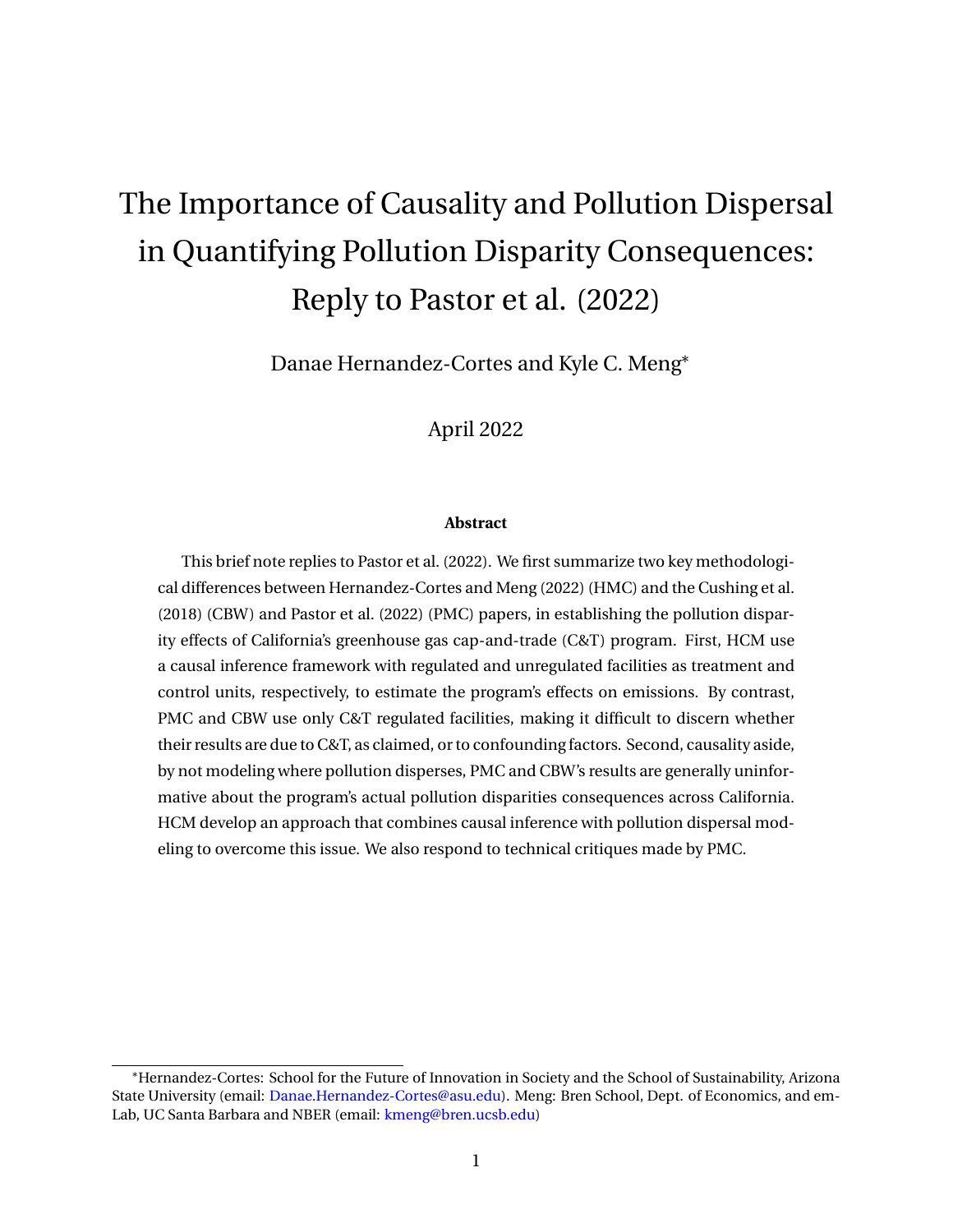## **1 Background**

Across the U.S., pollution exposures have been shown to be systematically higher in places where disadvantaged communities reside.<sup>[1](#page-1-0)</sup> A critical question moving forward is whether environmental policies widen or narrow such pollution disparities. In [Hernandez-Cortes and](#page-11-1) [Meng](#page-11-1) [\(2022\)](#page-11-1) (HCM), we couple a causal inference framework with a pollution dispersal model to quantify the pollution disparity consequences of California's greenhouse gas (GHG) capand-trade (C&T) program. We find that air pollution disparities across California from facilities regulated only by C&T narrowed as a consequence of the program.

This methodology contrasts with that of Pastor et al. (2022) (PMC) and their earlier [Cushing](#page-10-0) [et al.](#page-10-0) [\(2018\)](#page-10-0) (CBW) paper. Section [2](#page-2-0) provides a high-level summary of two key methodological differences between HCM and the PMC and CBW papers, notably HCM's inclusion of a control group of facilities and explicit modeling of pollution dispersal. Section [3](#page-6-0) responds to technical critiques of HCM made by PMC.

Before starting, we want to acknowledge our intellectual debt to this other team of authors. Indeed, our own research was inspired from reading CBW. From the very beginning, our aim was to get to the bottom of whether the market-driven emissions reallocation under California's C&T program caused pollution disparities to widen or narrow across the state. As empirical researchers, this meant prioritizing the development of a methodology best suited to answering this question, and importantly, one that does not prejudge the answer. We could very well have written a paper showing that California's C&T widened pollution disparities had such a conclusion been revealed by our methodology.

It is in that light that we welcome PMC's data-driven critiques of HCM. While there may be differences between our two efforts, we believe that an open, transparent, and intellectuallyrigorous exchange on methodological approaches between researchers offers the most constructive path forward for this defining environmental problem of our time. Indeed, over the last few months we have spent a considerable amount of time interacting with PMC, giving their team our data and code, and in some cases even writing new code to assist in PMC's analysis. Likewise, PMC has shared their data and code as well as provided insights into their methods. It is in that spirit that we strongly believe that the authors on both teams are "on the same side": we all have a shared interest in understanding the true pollution disparity consequences of this important climate policy.

We also emphasize, as we do in HCM, that our approach only tackles one of the many potential distributional concerns regarding the program. Questions remain over how the pro-

<span id="page-1-0"></span><sup>&</sup>lt;sup>1</sup>Disparities across various pollutants in the U.S. have been documented through case [\(Bullard,](#page-10-1) [2000;](#page-10-1) [Bowen,](#page-10-2) [2002;](#page-10-2) [Ringquist,](#page-11-2) [2005;](#page-11-2) [Mohai, Pellow and Roberts,](#page-11-3) [2009;](#page-11-3) [Banzhaf, Ma and Timmins,](#page-10-3) [2019\)](#page-10-3) and population-level [\(Colmer et al.,](#page-10-4) [2020;](#page-10-4) [Currie, Voorheis and Walker,](#page-10-5) [2020\)](#page-10-5) studies.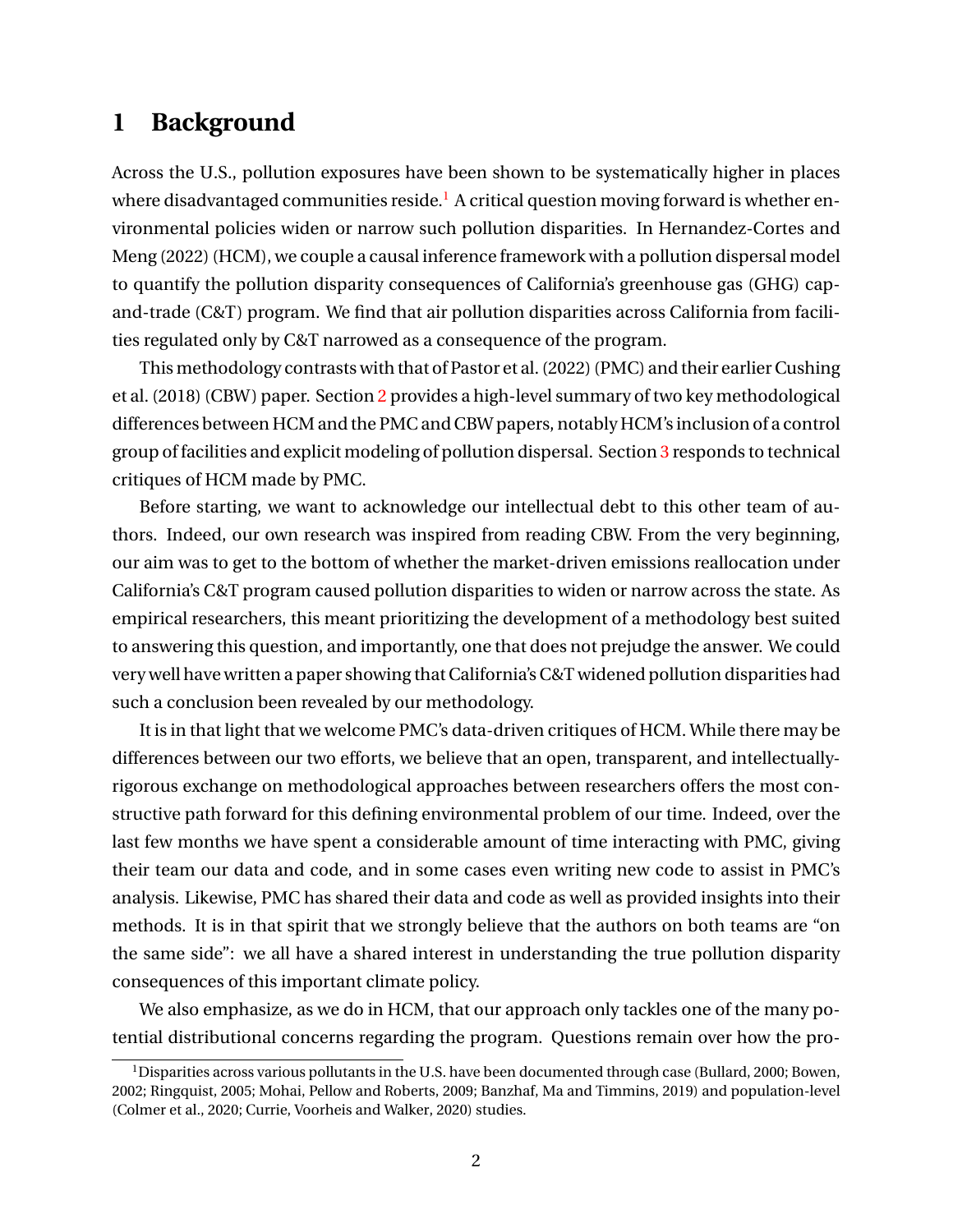gram may have altered the distribution of health outcomes as well as the distribution of the program's cost burden, including changes in energy prices and wages. Similarly, there are important outstanding procedural justice issues regarding the ability of disadvantaged communities to partake in decision-making around environmental policies.

Finally, despite our findings, we stress in HCM and here that market-based environmental policies should not be used explicitly to address environmental justice concerns. Marketbased policies are intended for allocative efficiency and not distributional objectives, per se. In some settings, an environmental market could widen pollution disparities. As a safeguard, policies that specifically address environmental justice concerns should be considered in tandem with market-based policies. In short, environmental justice problems need environmental justice policies.

# <span id="page-2-0"></span>**2 Methodological differences**

This section provides a high-level summary of two key methodological differences between HCM and the PMC and CBW papers.

### <span id="page-2-2"></span>**2.1 Importance of having a control group**

PMC note that HCM examine "whether average local-pollutant emissions from a set of capand-trade facilities selected for comparability to non-cap-and-trade facilities declined **relative to** the non-cap-and-trade facilities" [\(Pastor et al.,](#page-11-0) [2022,](#page-11-0) p.2). By contrast, PMC examine "whether there are distinct temporal patterns **among those sectors regulated** by the cap-andtrade program" [\(Pastor et al.,](#page-11-0) [2022,](#page-11-0) p.6) (emphasis added). That is, a key difference between the two approaches is HCM's inclusion of polluting facilities not subject to C&T regulation as a control group.

Why might a control group of facilities be important? GHG and criteria air pollution (i.e.,  $PM_{2.5}, \textit{PM}_{10}, \textit{NO}_x, \text{and } \textit{SO}_x)$  emissions respond to macroeconomic conditions such as global and national energy prices. This is evident from the left panel of Figure [1](#page-3-0) showing the tight coupling between recent U.S.-wide GHG emissions and natural gas prices.<sup>[2](#page-2-1)</sup> Failure to account for these potentially confounding influences makes it difficult to justify claims that results are due to C&T. For example, if one detects an emissions change for C&T regulated facilities before and after the introduction of the program, how does one know those changes are due to C&T and not, say, changes in energy prices during that period?

<span id="page-2-1"></span><sup>2</sup>Data obtained from: [https://cfpub.epa.gov/ghgdata/inventoryexplorer/#allsectors/](https://cfpub.epa.gov/ghgdata/inventoryexplorer/#allsectors/allsectors/allgas/econsect/all) [allsectors/allgas/econsect/all](https://cfpub.epa.gov/ghgdata/inventoryexplorer/#allsectors/allsectors/allgas/econsect/all) and <https://www.eia.gov/dnav/ng/hist/rngwhhdM.htm>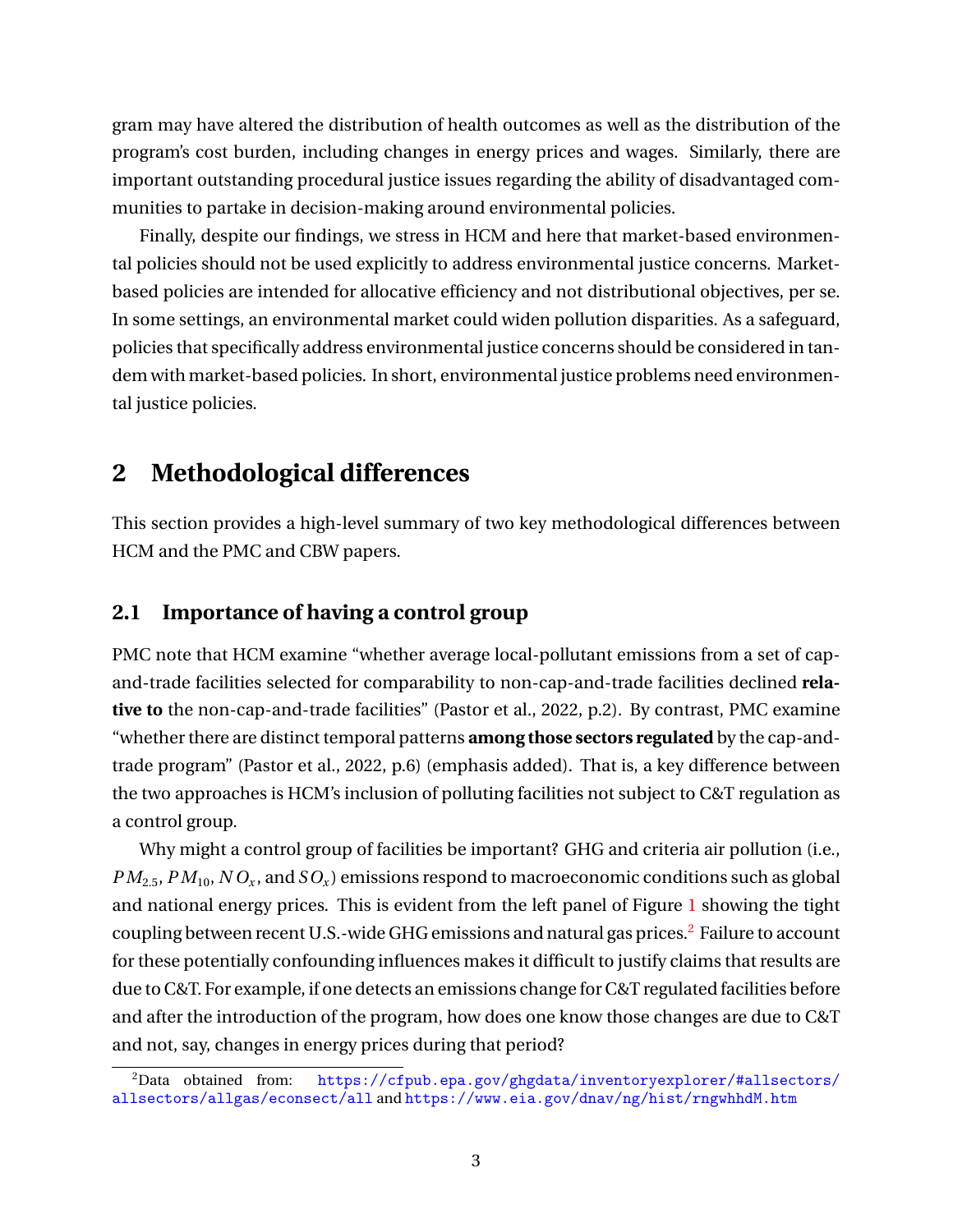A common way to address this challenge is to have a control group, which is subject to these confounding influences but not to the policy. HCM employ such a quasi-experimental approach by including polluting facilities in California that are not regulated by the C&T program. Estimating how emissions change for C&T regulated facilities relative to unregulated facilities allows one to remove the influence of macroeconomic conditions. By contrast PMC and CBW only use data from C&T regulated facilities.

<span id="page-3-0"></span>

**Figure 1:** Importance of having a control group

NOTES: Left panel shows annual U.S. GHG emissions (in million metric tons of  $CO<sub>2</sub>e$ ) and the Henry Hub natural gas spot price (in USD per million BTU) for 1997-2019. Right panel shows US-wide age-adjusted COVID-19 weekly case incidence rates between vaccinated and unvaccinated individuals during the omicron variant wave. Case rates normalized to values for the first week of December 2021 for both groups.

The right panel of Figure [1](#page-3-0) illustrates the importance of having a control group for a different policy question: whether vaccinations during the recent U.S. omicron COVID-19 variant wave was effective.<sup>[3](#page-3-1)</sup> A focus on just vaccinated individuals (red line) may erroneously lead one to conclude that vaccines were not effective against omicron. However, comparing the response for vaccinated individuals relative to unvaccinated individuals (blue line) clearly tells a different story: vaccines were indeed effective in dampening omicron transmission.

## <span id="page-3-2"></span>**2.2 Modeling pollution dispersal**

Pollution, once emitted from a facility, disperses across space, often in spatially complex ways. Characterizing these dispersal patterns is essential for accurate conclusions about pollution disparity consequences.

Figure [2](#page-4-0) illustrates the complicated nature of pollution dispersal. The left panel of Figure [2,](#page-4-0) reproduced from [Lobell and Burney](#page-11-4) [\(2021\)](#page-11-4), shows how far criteria air pollutants can travel

<span id="page-3-1"></span><sup>3</sup>Data obtained from: [https://data.cdc.gov/Public-Health-Surveillance/](https://data.cdc.gov/Public-Health-Surveillance/Rates-of-COVID-19-Cases-or-Deaths-by-Age-Group-and/3rge-nu2a) [Rates-of-COVID-19-Cases-or-Deaths-by-Age-Group-and/3rge-nu2a](https://data.cdc.gov/Public-Health-Surveillance/Rates-of-COVID-19-Cases-or-Deaths-by-Age-Group-and/3rge-nu2a)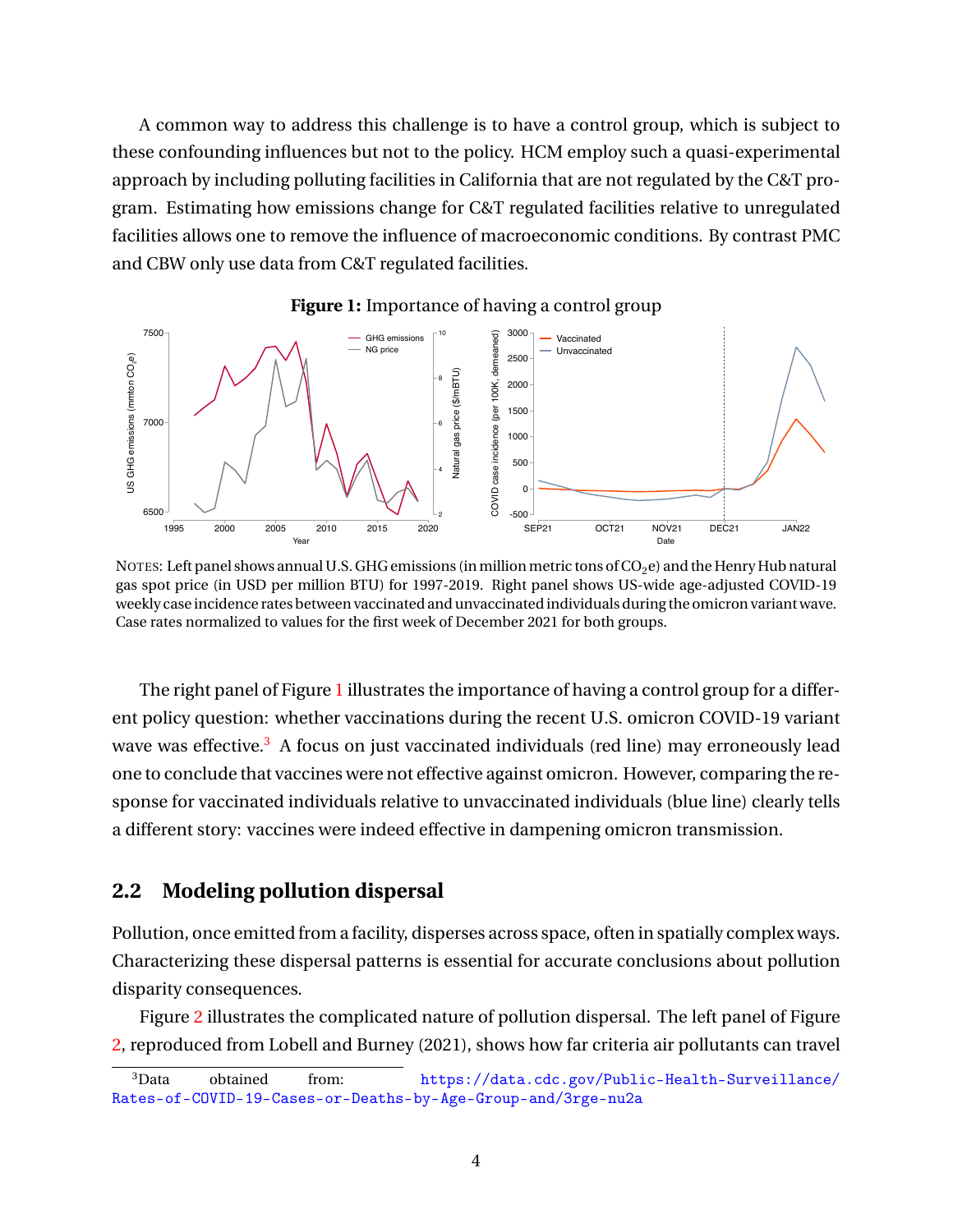from an emitting facility on average (across dispersal directions). Pollution disperses over large distances (i.e., greater than 20 miles) and patterns vary by pollutant. Dispersal is also not the same in every direction. The right panel of Figure [2,](#page-4-0) reproduced from HCM, uses a pollution dispersal model to characterize the area affected by pollution from a C&T regulated emitting facility in Los Angeles. Pollution travels varying distances in different directions.

<span id="page-4-0"></span>

**Figure 2:** Examples of actual pollution dispersal patterns

NOTES: Left panel shows the spatial decay of criteria air pollution concentrations from U.S. coal-fired power plants, averaged across radial directions of the plants, reproduced from [Lobell and Burney](#page-11-4) [\(2021\)](#page-11-4). Right panel shows the spatial distribution of particle trajectories every 4-hours from a C&T regulated facility during 2016, reproduced from [Hernandez-Cortes and Meng](#page-11-1) [\(2022\)](#page-11-1).

By contrast, PMC and CBW impose that pollution from a facility only affects locations within a 2.5 mile circle centered at the facility's location. This assumes that pollution from the facility travels uniformly in every direction and then stops moving after 2.5 miles.<sup>[4](#page-4-1)</sup>

This assumption about pollution dispersal is clearly invalid, but can ensuing results still be informative about the true pollution disparity consequences of an environmental policy? Unfortunately, the answer is no. Not only does failure to characterize pollution dispersal lead to biased results, but the direction of the bias can go in either direction, making it impossible to discern whether results from PMC's distance-circle approach is higher or lower than the true effect on pollution disparities.

Figure [3](#page-5-0) illustrates this issue through a simple spatial example.<sup>[5](#page-4-2)</sup> The polluting facility is indicated by the red dot. The actual set of locations with air quality affected by this polluting facility is shown by the blue area. A disproportionate (but not complete) share of the pollution falls upon locations where disadvantaged communities reside, denote that as  $s^o \in (0.5, 1)$ .

<span id="page-4-1"></span><sup>4</sup>CBW also considers a 1 mile distance-based circle, which also has little empirical basis for criteria air pollutants.

<span id="page-4-2"></span><sup>5</sup>A more formal treatment can be found in [Deschenes and Meng](#page-10-6) [\(2018\)](#page-10-6).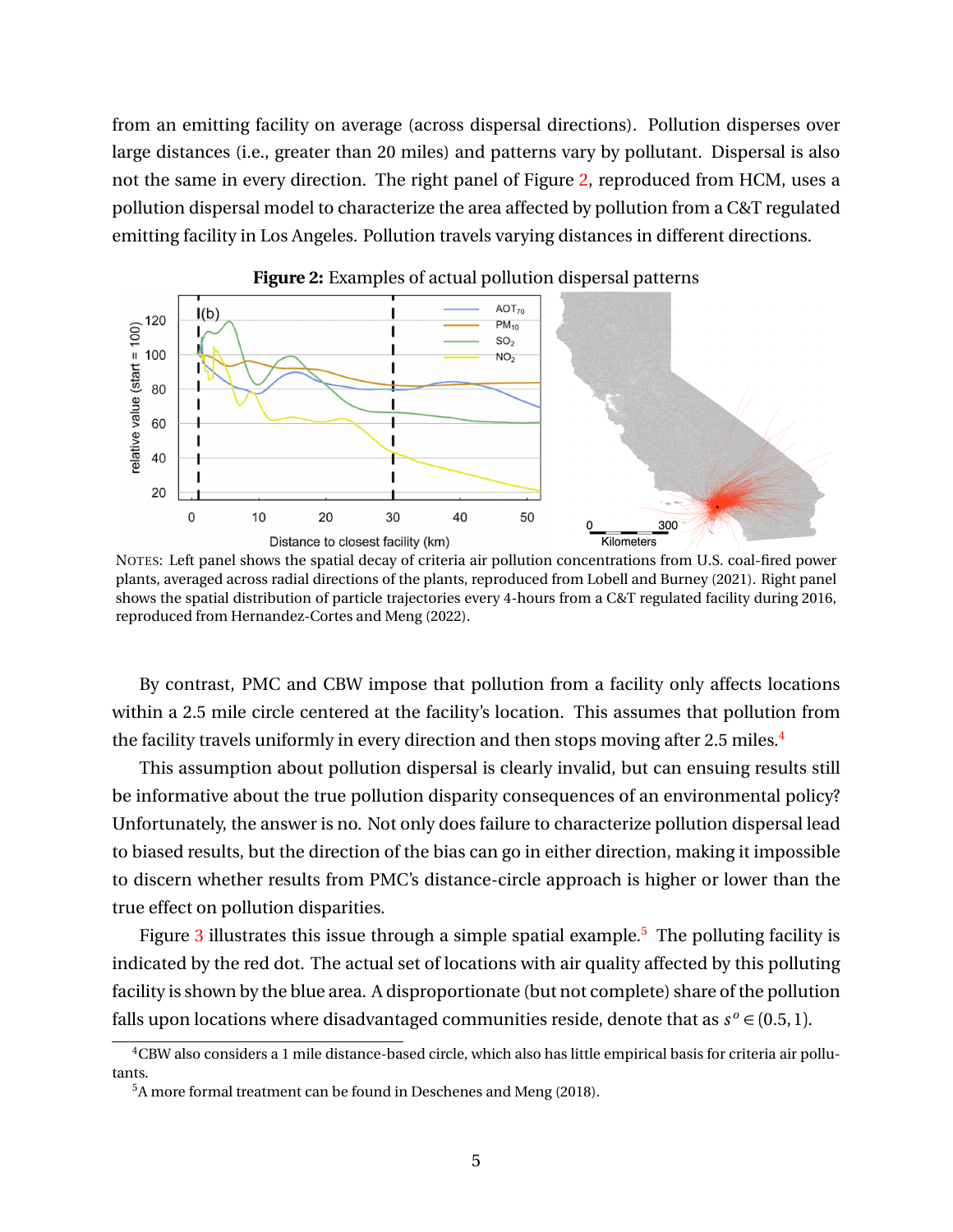<span id="page-5-0"></span>

**Figure 3:** Distance-based circles can lead to uninformative results

NOTES: Figure illustrates the bias in estimates of pollution disparity when assuming a distance-based circle for pollution concentrations. The red dot denotes an emitting facility. The blue area shows the actual spatial extent of pollution concentrations resulting from the facility as overlaid upon locations where disadvantaged and other communities reside. Black-lined circles indicate distance-based circles of varying radii for pollution concentrations assumed by a researcher.

What happens when one assumes distance-based circles of arbitrary radii for pollution dispersal instead of characterizing the actual pattern of pollution dispersal? If one assumes the smaller circle in Figure [3,](#page-5-0) the conclusion would be that only disadvantaged communities are affected, or  $\hat{s}_{small} = 1 > s^o$ , a result that is biased upwards. If alternatively, one assumes the larger circle in Figure [3,](#page-5-0) in which the disadvantaged community share of affected locations is closer to one-half, the result could be biased downwards, or  $\hat{s}_{large} < s^o$ . The issue is that whenever one fails to characterize the actual area of pollution dispersal, the size of any distancebased circle is essentially arbitrary. Of course, the spatial arrangement presented in Figure [3](#page-5-0) does not reflect the case of every polluting facility. Rather, it differs by facility. But this reinforces our argument. Without characterizing actual pollution dispersal, a distanced-based circle of any size is essentially arbitrarily chosen for any facility. And because the researcher cannot verify whether results are upward or downward biased, this approach is generally uninformative of the true pollution disparity consequence. This issue is further exacerbated in policy settings with multiple polluting facilities that can affect air quality in the same locations, as with California's C&T program.

HCM avoid this issue by explicitly modeling pollution dispersal. Specifically, for each C&T regulated facility in our sample, we model where annual C&T-driven emissions disperse via a Lagrangean particle dispersal model, building on recent advances in the incorporating of pol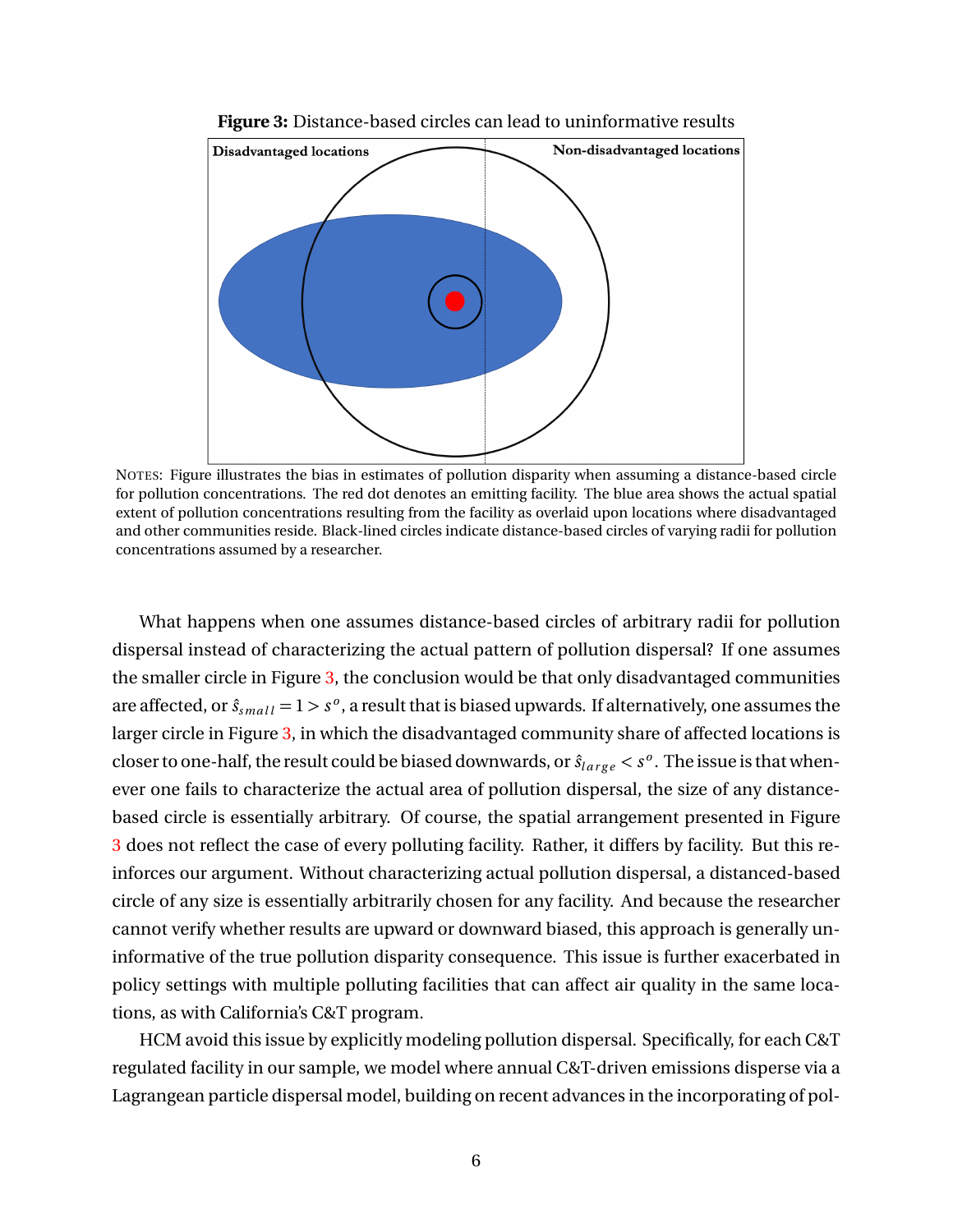lution transport modeling from both natural and social science communities.<sup>[6](#page-6-1)</sup> Our computationallyintensive procedure involve over two million pollution trajectories, processed by a thousand paralleled high-performance compute notes over 24 hours. As a robustness check, we also employ a reduced-complexity atmospheric chemical dispersal model (see Table S13 of [Hernand](#page-11-1)ez-[Cortes and Meng](#page-11-1) [\(2022\)](#page-11-1)). We show that incorporating pollution dispersal modeling is essential for detecting our pollution disparity results. Figure 6 of HCM show that simpler, less realistic, approaches for pollution dispersal - including distance-based circles - produce highly unstable pollution disparity effects.

# <span id="page-6-0"></span>**3 Technical critiques**

This section replies to specific technical critiques of HCM by PMC.

**Heterogeneity in facility pollution abatement** PMC critique HCM's statistical approach to modeling heterogeneity in C&T-driven pollution abatement levels, writing "if the initial geographic pattern of pollution emissions is unequal by neighborhood and the common capand-trade effect is negative, the baseline HCM method is bound to show estimated improvements in equity" [\(Pastor et al.,](#page-11-0) [2022,](#page-11-0) p.2).

Throughout HCM, we are clear that whether pollution disparities widen or narrow under C&T is an empirical matter. Our approach is to develop a method that does not prejudge the answer, which includes empirically testing critical assumptions underlying our method.

C&T generates heterogeneous emission abatement levels across regulated facilities. Because it is impossible to estimate facility-level treatment effects when there is only one realization of emission changes per facility, heterogeneous abatement levels across facilities requires the researcher to specify an observable facility characteristic that generates this heterogeneity, $\frac{7}{7}$  $\frac{7}{7}$  $\frac{7}{7}$  and then to empirically validate that assumption.

Our starting point is a recent literature building on [Melitz](#page-11-5) [\(2003\)](#page-11-5)'s heterogeneous firm model. That framework emphasizes heterogeneity in abatement levels as a function of a facility's emissions size [\(Forslid, Okubo and Ulltveit-Moe,](#page-10-7) [2018;](#page-10-7) [Shapiro and Walker,](#page-11-6) [2018\)](#page-11-6), with bigger emitting facilities having flatter marginal abatement cost curves and therefore higher pollution abatement levels under C&T. To test whether this assumption is valid in our setting,

<span id="page-6-1"></span> $6$ For example, see applications of pollution transport models in Ash and Fetter (2004); [Morello-Frosch and Jes](#page-11-7)[dale](#page-11-7) [\(2006\)](#page-11-7); [Sullivan](#page-11-8) [\(2017\)](#page-11-8); [Grainger and Ruangmas](#page-10-8) [\(2018\)](#page-10-8); [Mansur and Sheriff](#page-11-9) [\(2019\)](#page-11-9); [Cummiskey et al.](#page-10-9) [\(2019\)](#page-10-9); [Henneman et al.](#page-11-10) [\(2019\)](#page-11-10); [Henneman, Choirat and Zigler](#page-10-10) [\(2019\)](#page-10-10); [Kim et al.](#page-11-11) [\(2020\)](#page-11-11).

<span id="page-6-2"></span><sup>&</sup>lt;sup>7</sup>For example, suppose the data generating process is  $y_i = \beta_i x_i +$  error<sub>*i*</sub>, with  $\beta_i$  varying with each unit i. With only one observation per unit,  $\beta_i$  cannot be estimated. However, suppose there is a characteristic  $z_i$  which varies systematically with  $\beta_i$ . Then one can estimate  $y_i = b_1 x_i + b_2 x_i z_i +$  error<sub>i</sub> to recover  $\beta_i = b_1 + b_2 z_i$ .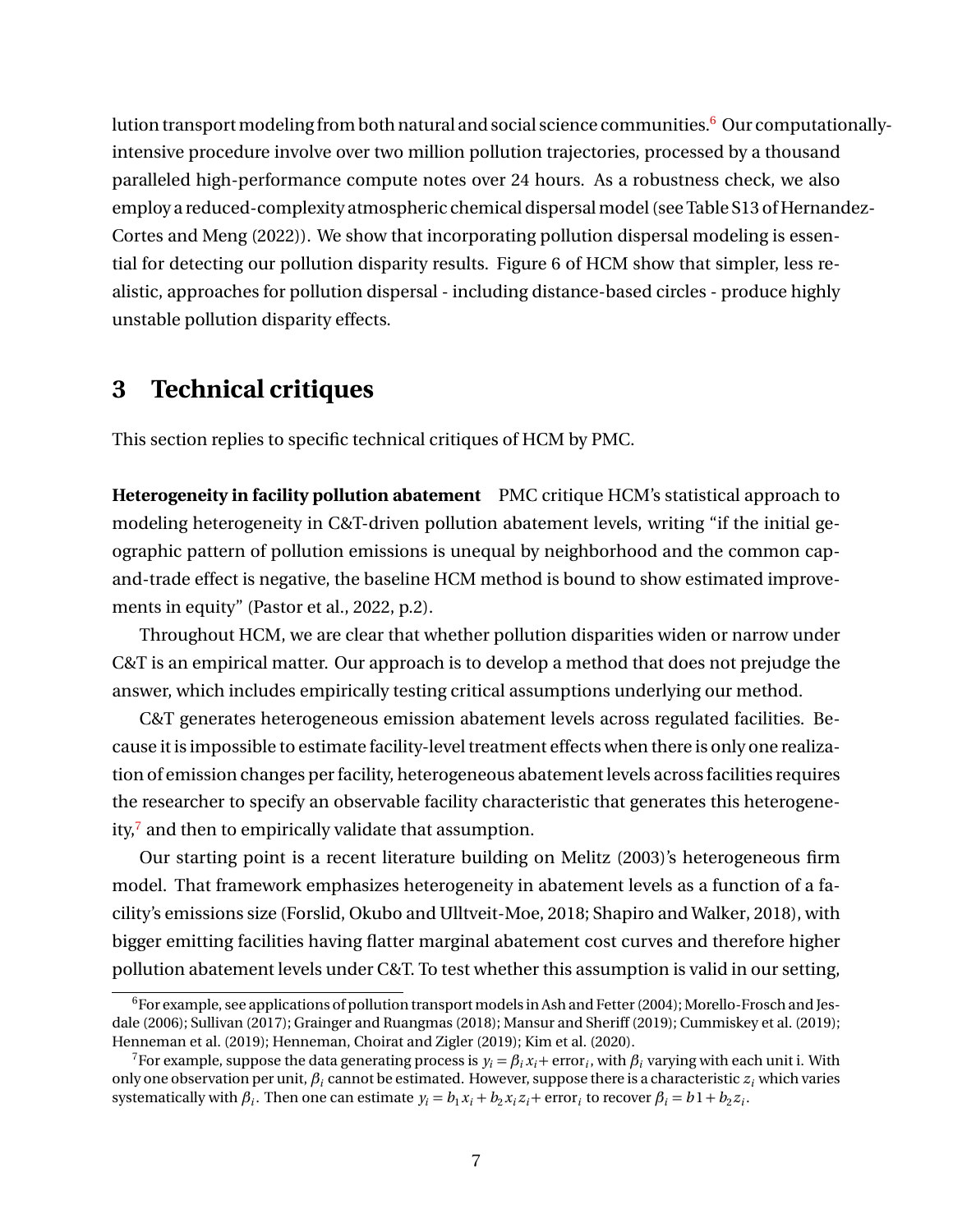we estimate flexible regression models on facility-level emissions that examine whether abatement levels under C&T indeed vary with average emissions size. These models consistently reveal that larger emitting facilities abate more in levels under C&T (see Table S3 in HCM).<sup>[8](#page-7-0)</sup>

Furthermore, large emitting facilities abating more under C&T does not automatically imply that pollution disparities between disadvantaged and other communities across California will narrow. One still needs to account for the spatial distribution of polluting facilities, how pollution disperses across space, and where disadvantaged and non-disadvantaged communities reside. This reinforces the importance of modeling pollution dispersal, as articulated in Section [2.2.](#page-3-2)

**Interpreting C&T emissions effects** PMC explore HCM's regression model of C&T effects on facility emissions (i.e., equation 1 in HCM) in arguing that there are potential data concerns (discussed below). In these critiques, PMC focus on the wrong regression statistic.

For emissions  $Y_{jt}^p$  of pollutant  $p \in \{GHG, PM_{2.5}, PM_{10}, NO_x, SO_x\}$  for facility *j* in year *t*, HCM's differential emissions trend-break model is

$$
asinh(Y_{jt}^{p}) = \kappa_1^{p} [C_j \times t] + \kappa_2^{p} [C_j \times 1(t \ge 2013) \times t] + \phi_j^{p} + \gamma_t^{p} + \gamma_{jt}^{p}
$$

where  $C_j$  is a dummy variable for C&T regulation status;  $\phi_j^p$  $j_{j}^{\nu}$  are facility-specific dummy variables that remove time-invariant determinants of pollution  $p$  for facility  $j; \gamma^p_t$  are year-specific dummy variables that remove common determinants of emissions affecting all sample facilities in year *t* , such as macroeconomic conditions.  $v_{jt}^p$  is the error term.

*κ p*  $\frac{\rho}{1}$  captures the differential emission pre-trend for pollutant  $p$  between facilities that would and would not eventually be regulated by the C&T program during 2008-2012.  $\kappa_2^p$  $_2^p$  is the parameter of interest. It captures the change, or break, in the differential emission trend after the program's introduction during 2013-2017. In particular,  $\kappa_{2}^{p} < 0$  would indicate that C&T led emissions trends for regulated facilities to fall relative to unregulated facilities after the program's introduction. Rather than discussing *κ p* <sup>*p*</sup></sup>, PMC's critiques center on  $κ_1^p + κ_2^p$  $_2^{\prime\prime}$ , arguing it is problematic when  $\kappa_2^p < 0$  but  $\kappa_1^p + \kappa_2^p > 0$ . This interpretation is incorrect.

We draw an analog between our differential trend-break model and the standard differencein-difference (DiD) model. A differential trend-break model tests whether there is a *change* in differential outcome *trends* between treated and control units following a policy. Analogously, in a DiD model, interest is in the *change* in differential outcome *levels* between treated and

<span id="page-7-0"></span> $8$ To implement this dimension of heterogeneity, we multiply a common estimated percentage emissions abatement effect under C&T with each facility's estimated fixed effect. We find this approach to yield very similar pollution disparity consequences to that of more flexible emissions models that allow the percentage abatement effect to vary with average emission levels, as shown in col. 6 of Table S7 in HCM.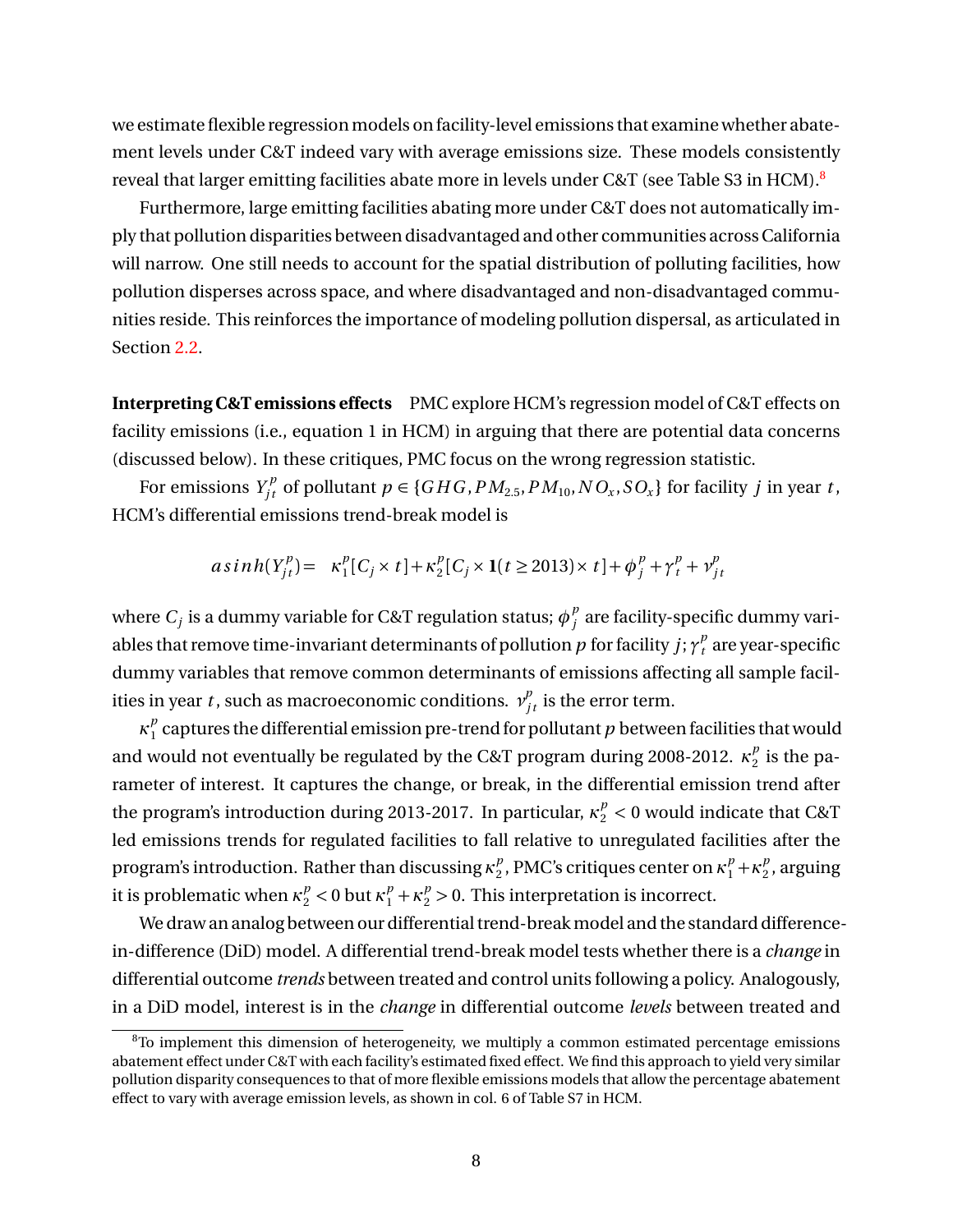control units following a policy. In DiD models, one rarely focuses on the sum of the pre- and post-treatment difference between treated and control units. Certainly, one would never argue that detection of a DiD treatment effect must take into account pre-treatment differences. In the same manner, the treatment effect in a differential trend-break model is  $\kappa_2^p$  $n_2^p$ , not  $\kappa_1^p + \kappa_2^p$  $\frac{p}{2}$ .

**Unbalanced panel data** PMC note that in CARB's Pollution Mapping Tool, some facilities do not report emission values every year. This is known as an unbalanced panel dataset, a feature this is quite common with firm-level data when entry and exit into production can occur. PMC suggest sample restrictions by limiting the estimating sample of facilities according to some missing-data rule. This approach does not get at the underlying problem, if there is one.

With unbalanced panel data, the critical issue is whether data is missing in a random or non-random manner [\(Cameron and Trivedi,](#page-10-11) [2005,](#page-10-11) p.739). If data is missing at random, estimates using the full unbalanced panel are not biased, and any sample restrictions would only lead to noisier results. If however, data is not missing at random, the sample restriction approach suggested by PMC does not eliminate bias.

To see this, consider PMC's example of examining the "change in the performance of students after a change in teaching strategy in a particular school district but including students who dropped out before teaching practices changed and others who arrived later" [\(Pastor](#page-11-0) [et al.,](#page-11-0) [2022,](#page-11-0) p.31). Suppose the new teaching strategy lowered school attendance of some students, forcing them to drop out of school and thus the dataset. A sample restriction to only students that did not drop out would falsely lead the researcher to conclude that the new teaching strategy had no effect on attendance. Alternatively, a sample restriction to only students that dropped out would lead the researcher to falsely conclude that the new teaching strategy was universally detrimental to attendance. In both cases, the sample restriction would lead the researcher to incorrect conclusions.

#### **Other critiques**

1. PMC's Figure 14 compares raw GHG emissions data for four C&T regulated facilities (solid lines) against HCM's predicted C&T-driven emissions (dashed lines), writing "the estimated pattern for these four facilities does not bear a strong resemblance to the pattern of the actual data." This is an odd comparison as one should not expect these two sets of lines to match. The dashed lines from HCM represents estimated emissions (i.e. with residuals removed), and more importantly estimated emissions of regulated facilities relative to unregulated facilities. The solid lines indicate observed emissions.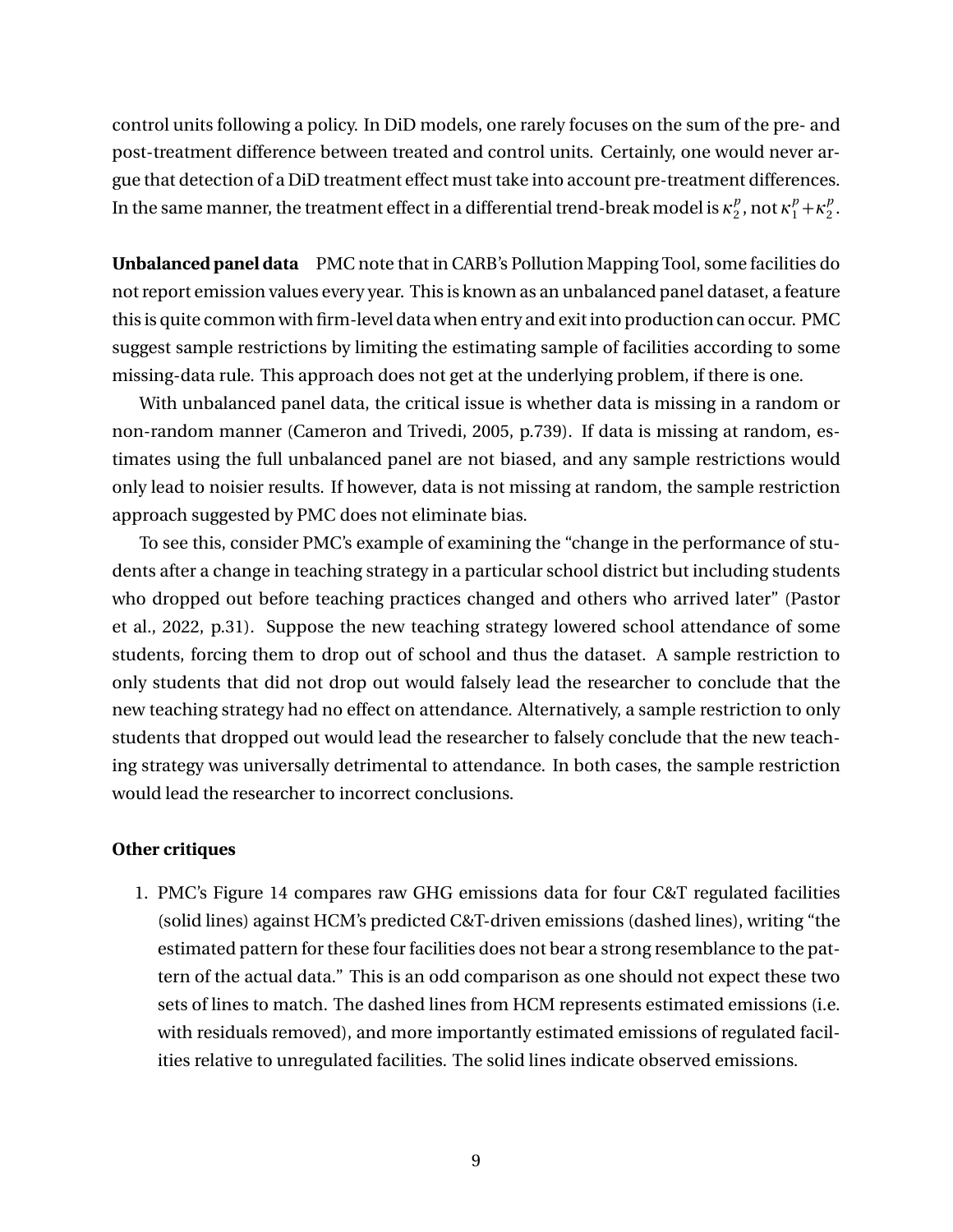Another invalid comparison is PMC's mention that HCM's estimated relative GHG decline between C&T regulated and unregulated facilities is higher than the state-wide total GHG decline of 5.3% [\(Pastor et al.,](#page-11-0) [2022,](#page-11-0) p.29). There is no reason why these two values should be comparable. Consider two values,  $\boldsymbol{\mathrm{X}}_1$  and  $\boldsymbol{\mathrm{X}}_2$ . PMC's argument amounts to claiming that  $X_1 + X_2$  should equal  $X_1 - X_2$ .

In both cases, PMC is conflating observed emissions trends with emissions trends of C&T regulated facilities **relative** to unregulated facilities. As discussed in Section [2.1,](#page-2-2) observed emissions trends are unlikely to reflect the causal effect of C&T.

- 2. PMC note in pg. 27 that overall emission reporting requirements changed between the 2008-2010 and 2011-2017 periods. We are aware of this. However, there is no evidence that these reporting changes were different for C&T regulated and unregulated facilities, which would be needed in order to concern HCM's approach. Instead, any common reporting changes is addressed in HCM's equation 1 through year-specific fixed effects, *γ p t* .
- 3. Our facility-by-year emissions data for 2008-2015 was downloaded from the CARB Pollution Monitoring Tool on April 27, 2018. We added 2016 data on June 15, 2018, followed by 2017 data on August 8, 2019.

Using 2008-2017 data downloaded from CARB's Pollution Monitoring Tool in April 2020, PMC note that facility-by-year C&T regulation status has changed in a few cases between our and their versions of CARB's data. PMC then reassign C&T regulation status for three of our sample facilities following consultation with CARB and OEHHA. Why C&T regulation, or treatment, status has changed across versions of CARB's dataset is worth looking into, in consultation with CARB data managers. However, we note that misassignment of treatment status may not be an issue if such errors occur at random.

# **References**

<span id="page-9-0"></span>Ash, Michael, and T. Robert Fetter. 2004. "Who Lives on the Wrong Side of the Environmental Tracks? Evidence from the EPA's Risk-Screening Environmental Indicators Model." *Social Science Quarterly*, 85(2): 441–462.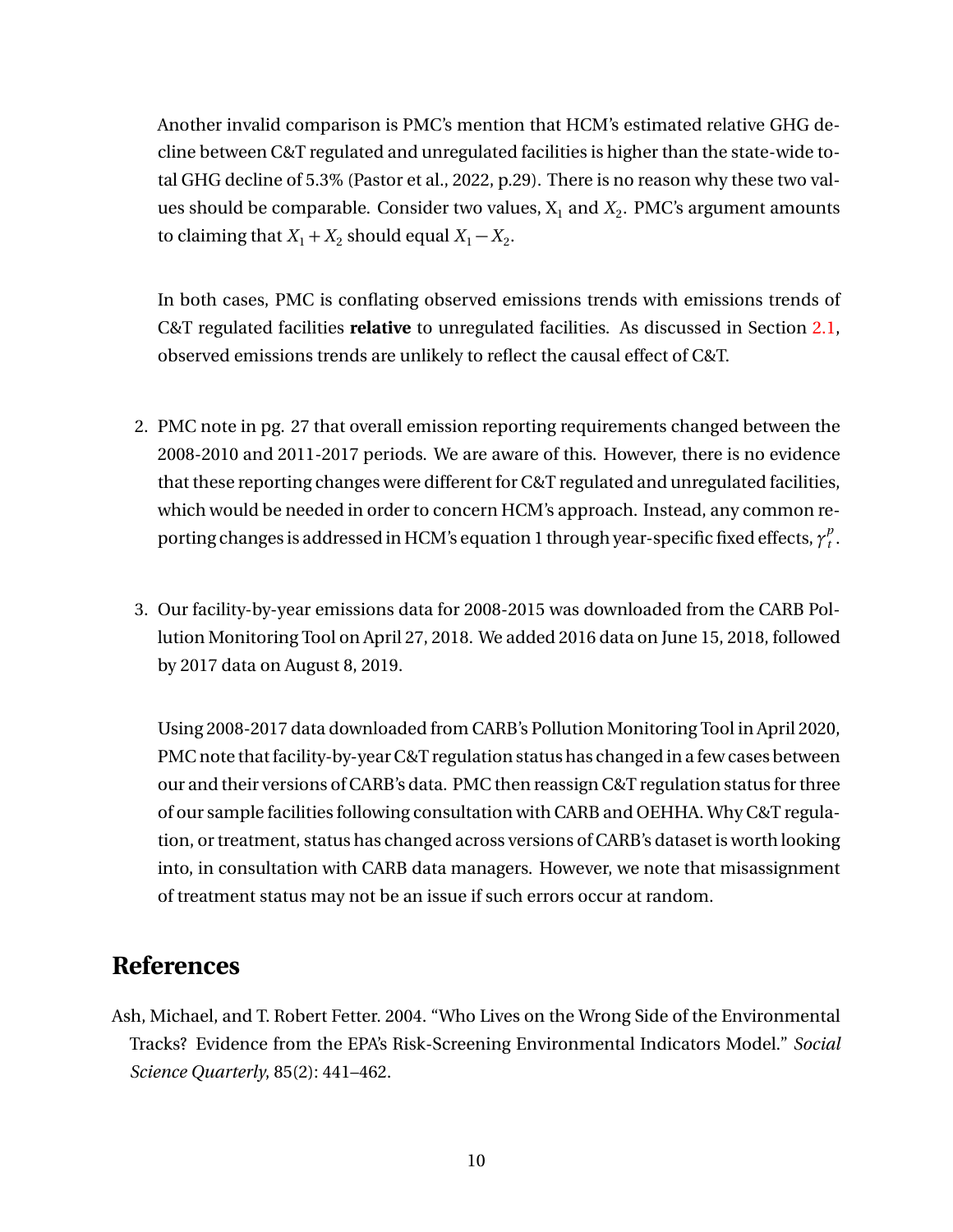- <span id="page-10-3"></span>Banzhaf, Spencer, Lala Ma, and Christopher Timmins. 2019. "Environmental Justice: The Economics of Race, Place, and Pollution." *Journal of Economic Perspectives*, 33(1): 185–208.
- <span id="page-10-2"></span>Bowen, William. 2002. "An Analytical Review of Environmental Justice Research: What do we Really Know?" *Environmental Management*, 29(1): 3–15.
- <span id="page-10-1"></span>Bullard, Robert. 2000. *Dumping in Dixie: Race, Class, and Environmental Quality.* Westview Press.
- <span id="page-10-11"></span>Cameron, A Colin, and Pravin K Trivedi. 2005. *Microeconometrics: methods and applications.* Cambridge University Press.
- <span id="page-10-4"></span>Colmer, Jonathan, Ralf Martin, Mirabelle Muûls, Ulrich J Wagner, et al. 2020. "Does pricing carbon mitigate climate change? Firm-level evidence from the European Union emissions trading scheme." *Center for Economic Performance Discussion Paper*, , (1728).
- <span id="page-10-9"></span>Cummiskey, Kevin, Chanmin Kim, Christine Choirat, Lucas R. F. Henneman, Joel Schwartz, and Corwin Zigler. 2019. "A Source-Oriented Approach to Coal Power Plant Emissions Health Effects."
- <span id="page-10-5"></span>Currie, Janet, John Voorheis, and Reed Walker. 2020. "What Caused Racial Disparities in Particulate Exposure to Fall? New Evidence from the Clean Air Act and Satellite-Based Measures of Air Quality." National Bureau of Economic Research Working Paper 26659.
- <span id="page-10-0"></span>Cushing, Lara, Dan Blaustein-Rejto, Madeline Wander, Manuel Pastor, James Sadd, Allen Zhu, and Rachel Morello-Frosch. 2018. "Carbon Trading, Co-pollutants, and Environmental Equity: Evidence from California's cap-and-trade program (2011–2015)." *PLoS medicine*, 15(7): e1002604.
- <span id="page-10-6"></span>Deschenes, Olivier, and Kyle C Meng. 2018. "Quasi-experimental Methods in Environmental Economics: Challenges and Opportunities." *Handbook of Environmental Economics*, 4: 285.
- <span id="page-10-7"></span>Forslid, Rikard, Toshihiro Okubo, and Karen Helene Ulltveit-Moe. 2018. "Why are firms that export cleaner? International trade, abatement and environmental emissions." *Journal of Environmental Economics and Management*, 91: 166–183.
- <span id="page-10-8"></span>Grainger, Corbett, and Thanicha Ruangmas. 2018. "Who Wins from Emissions Trading? Evidence from California." *Environmental and Resource Economics*, 71(3): 703–727.
- <span id="page-10-10"></span>Henneman, Lucas RF, Christine Choirat, and Corwin M Zigler. 2019. "Accountability assessment of health improvements in the United States associated with reduced coal emissions between 2005 and 2012." *Epidemiology*, 30(4): 477–485.